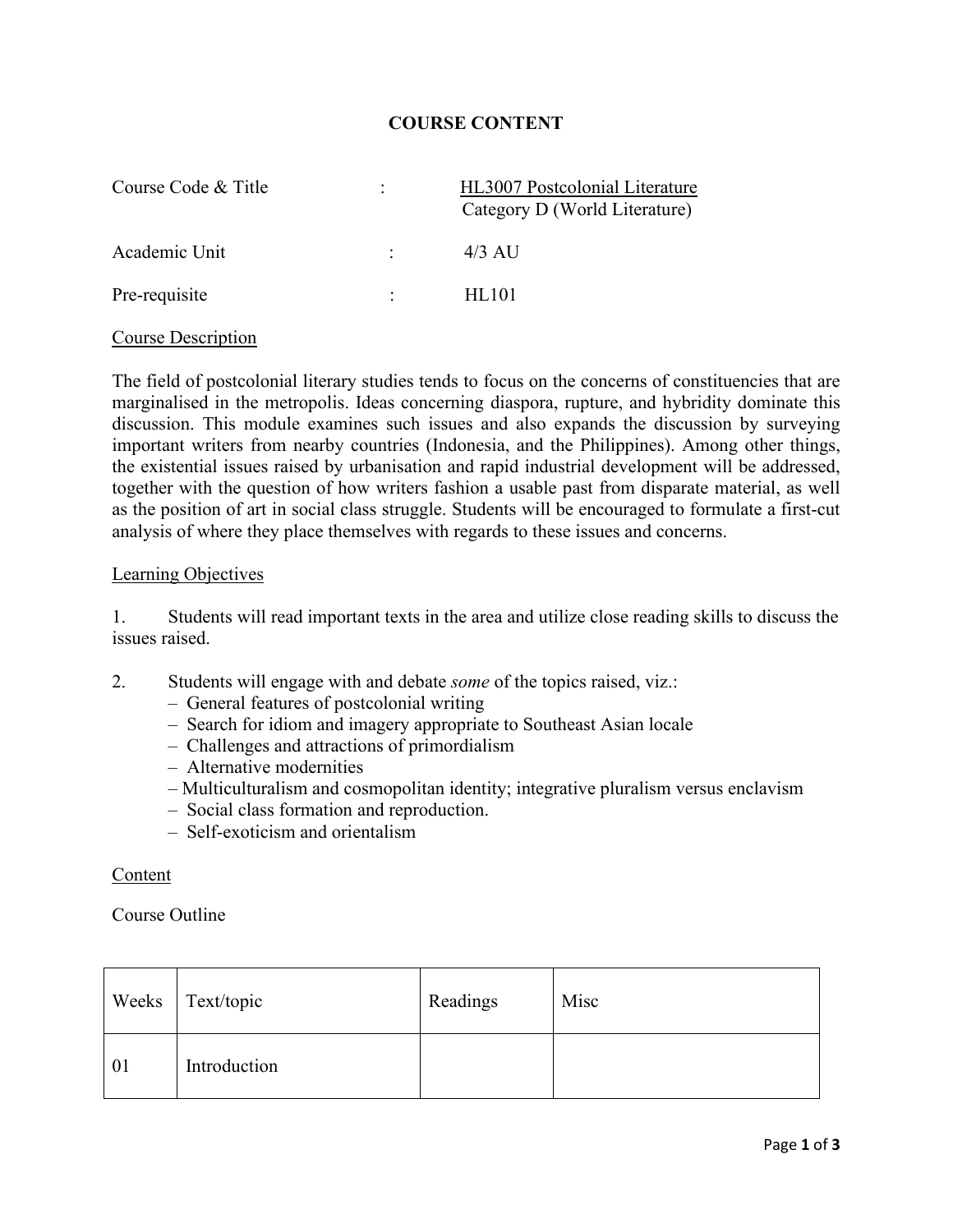| 02 | This Earth of Mankind |  |
|----|-----------------------|--|
| 03 | This Earth of Mankind |  |
| 04 | Child of All Nations  |  |
| 05 | Child of All Nations  |  |
| 06 | The Pretenders        |  |
| 07 | The Pretenders        |  |
|    | <b>RECESS</b>         |  |
| 08 | State of War          |  |
| 09 | State of War          |  |
| 10 | Ilustrado: A Novel    |  |
| 11 | Ilustrado: A Novel    |  |
| 12 | Summary               |  |
| 13 |                       |  |

# Learning Outcome

Students will obtain a grounding in the sub-field as well as knowledge of its recurrent concerns and debates.